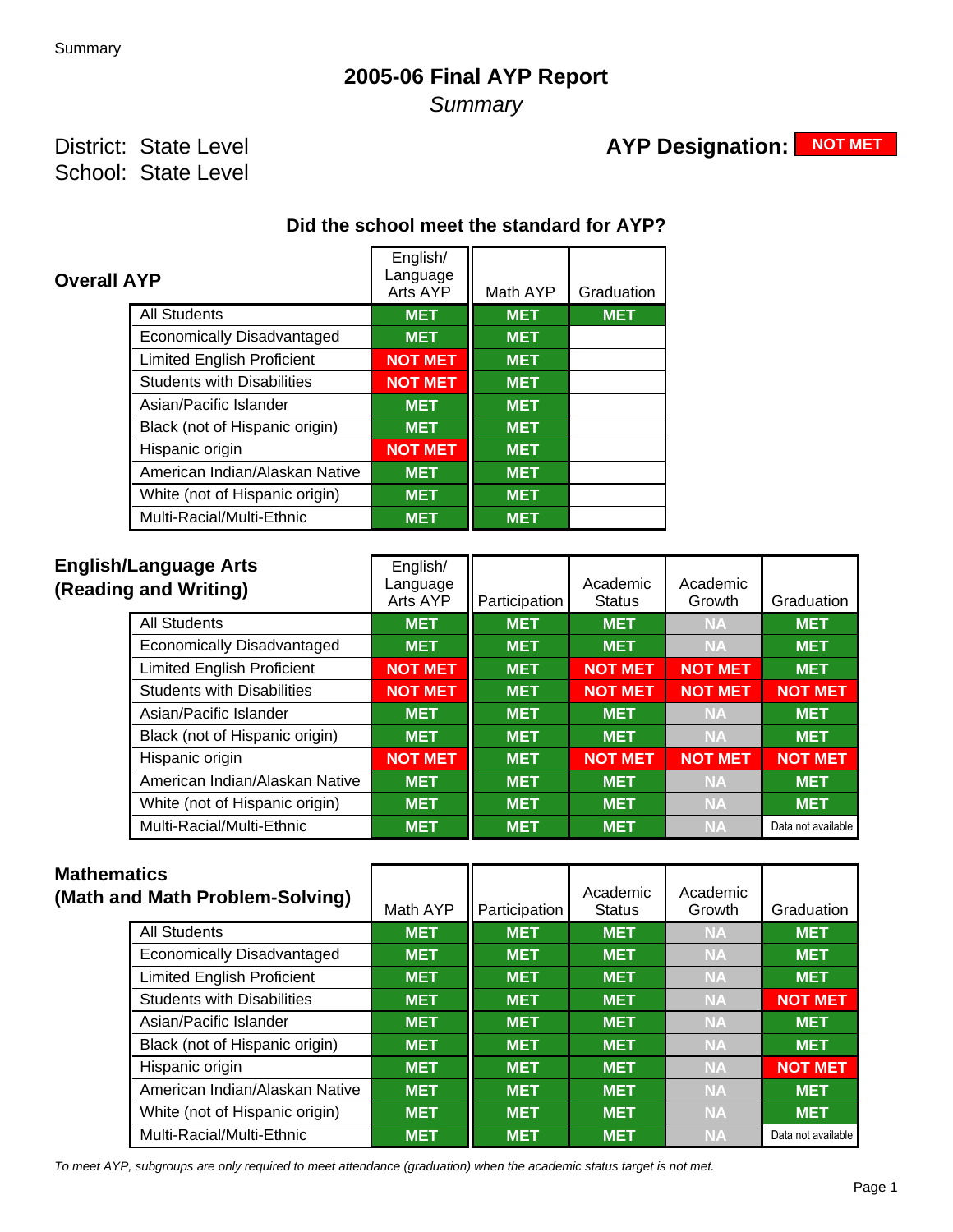# **2005-06 Final AYP Report** English/Language Arts (ELA) Details

#### District: State Level School: State Level

#### **Participation Target: 95%**

| <b>Participation</b>              |               | Participation |        | Non Participation |         | Participation | Participation |
|-----------------------------------|---------------|---------------|--------|-------------------|---------|---------------|---------------|
|                                   | Participation | 04-05         | 05-06  | $04 - 05$         | $05-06$ | Denominator   | Rate          |
| <b>All Students</b>               | <b>MET</b>    | 291397        | 419476 | 6740              | 7407    | 725020        | 98            |
| Economically Disadvantaged        | <b>MET</b>    | 119861        | 182444 | 2767              | 2959    | 308031        | 98            |
| <b>Limited English Proficient</b> | <b>MET</b>    | 30566         | 47790  | 559               | 606     | 79521         | 99            |
| <b>Students with Disabilities</b> | <b>MET</b>    | 39890         | 60546  | 1809              | 2128    | 104373        | 96            |
| Asian/Pacific Islander            | <b>MET</b>    | 12719         | 19349  | 176               | 211     | 32455         | 99            |
| Black (not of Hispanic origin)    | <b>MET</b>    | 8505          | 12306  | 357               | 346     | 21514         | 97            |
| Hispanic origin                   | <b>MET</b>    | 39596         | 63153  | 1076              | 1255    | 105080        | 98            |
| American Indian/Alaskan Native    | <b>MET</b>    | 6453          | 9060   | 263               | 273     | 16049         | 97            |
| White (not of Hispanic origin)    | <b>MET</b>    | 214666        | 302586 | 4644<br>5060      |         | 526956        | 98            |
| Multi-Racial/Multi-Ethnic         | <b>MET</b>    | 2154          | 5154   | 17                | 25      | 7350          | 99            |

The participation target may be met using either a one or two year participation rate.

#### **ELA Target: 50%**

| <b>Academic Status</b>            | Academic       |         | $04 - 05$ |         | 05-06  |               | Margin   | Adjusted      |
|-----------------------------------|----------------|---------|-----------|---------|--------|---------------|----------|---------------|
|                                   | <b>Status</b>  | # Tests | # Met     | # Tests | # Met  | <b>Status</b> | of Error | <b>Status</b> |
| <b>All Students</b>               | <b>MET</b>     | 280619  | 169389    | 283204  | 178855 | 61.76         | 0.22     | 61.98         |
| Economically Disadvantaged        | <b>MET</b>     | 113805  | 55552     | 118444  | 60798  | 50.10         | 0.34     | 50.44         |
| <b>Limited English Proficient</b> | <b>NOT MET</b> | 26827   | 9225      | 28790   | 10750  | 35.92         | 0.70     | 36.61         |
| <b>Students with Disabilities</b> | <b>NOT MET</b> | 38425   | 13464     | 40087   | 14199  | 35.23         | 0.59     | 35.82         |
| Asian/Pacific Islander            | <b>MET</b>     | 12093   | 8067      | 12845   | 8959   | 68.27         | 1.04     | 69.32         |
| Black (not of Hispanic origin)    | <b>MET</b>     | 7989    | 3835      | 8093    | 4115   | 49.43         | 1.30     | 50.73         |
| Hispanic origin                   | <b>NOT MET</b> | 36330   | 14828     | 40081   | 17784  | 42.68         | 0.60     | 43.28         |
| American Indian/Alaskan Native    | <b>MET</b>     | 6168    | 3086      | 6076    | 3247   | 51.72         | 1.49     | 53.21         |
| White (not of Hispanic origin)    | <b>MET</b>     | 209032  | 133470    | 207562  | 139108 | 65.43         | 0.26     | 65.69         |
| Multi-Racial/Multi-Ethnic         | <b>MET</b>     | 2050    | 1357      | 3372    | 2268   | 66.86         | 2.24     | 69.09         |

| <b>Academic Growth</b>            | Academic       | % Met |       | Change in | Growth |  |
|-----------------------------------|----------------|-------|-------|-----------|--------|--|
|                                   | Growth         | 04-05 | 05-06 | % Met     | Target |  |
| <b>All Students</b>               | <b>NA</b>      | 60.36 | 63.15 | 2.79      | 3.96   |  |
| Economically Disadvantaged        | <b>NA</b>      | 48.81 | 51.33 | 2.52      | 5.12   |  |
| <b>Limited English Proficient</b> | <b>NOT MET</b> | 34.39 | 37.34 | 2.95      | 6.56   |  |
| <b>Students with Disabilities</b> | <b>NOT MET</b> | 35.04 | 35.42 | 0.38      | 6.50   |  |
| Asian/Pacific Islander            | <b>NA</b>      | 66.71 | 69.75 | 3.04      | 3.33   |  |
| Black (not of Hispanic origin)    | <b>NA</b>      | 48.00 | 50.85 | 2.84      | 5.20   |  |
| Hispanic origin                   | <b>NOT MET</b> | 40.81 | 44.37 | 3.56      | 5.92   |  |
| American Indian/Alaskan Native    | <b>NA</b>      | 50.03 | 53.44 | 3.41      | 5.00   |  |
| White (not of Hispanic origin)    | <b>NA</b>      | 63.85 | 67.02 | 3.17      | 3.61   |  |
| Multi-Racial/Multi-Ethnic         | <b>NA</b>      | 66.20 | 67.26 | 1.06      | 3.38   |  |

Reading tests from grades 4, 6, and 7 are included in participation only for 05-06.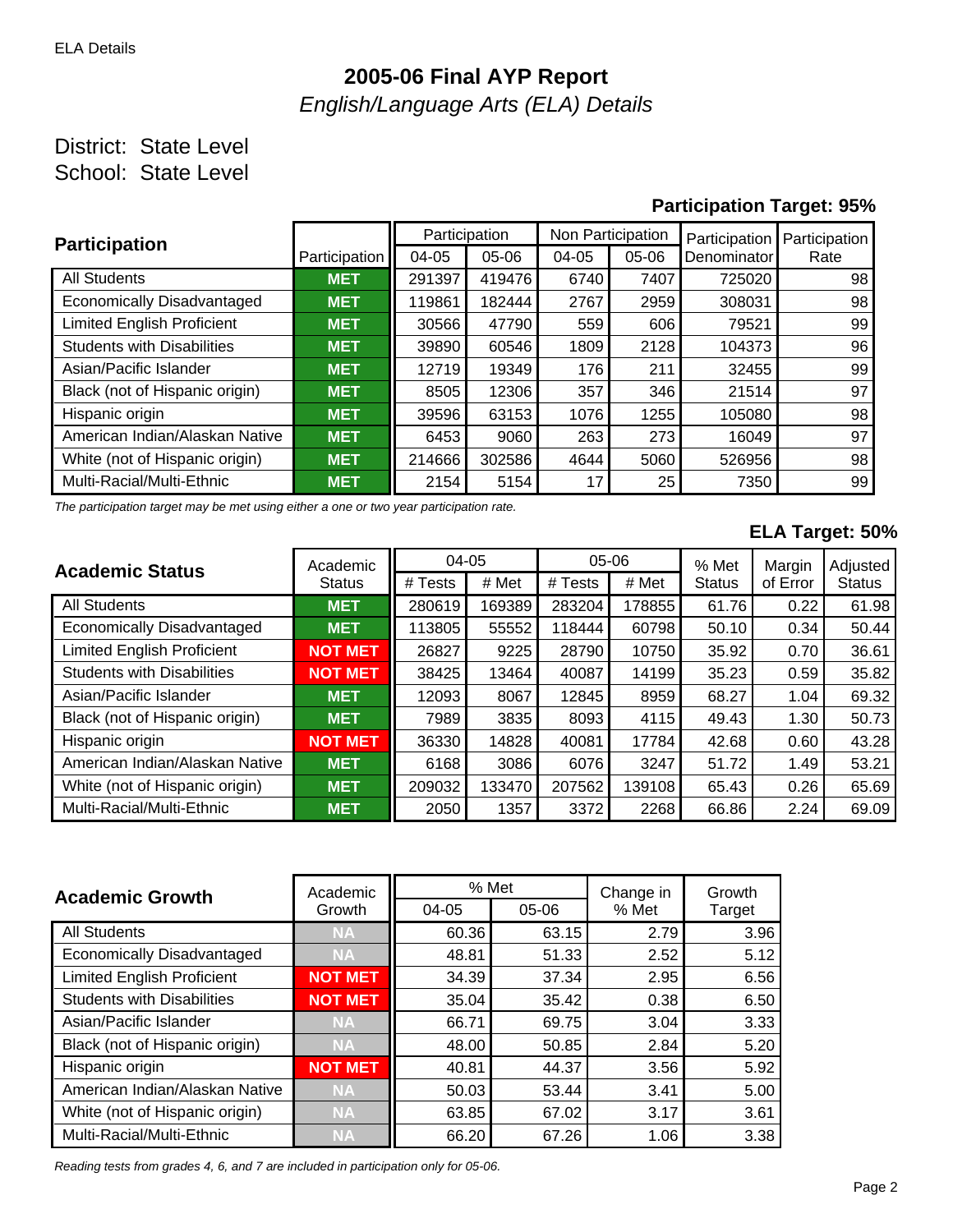### **2005-06 Final AYP Report**

Mathematics Knowledge and Skills and Math Problem-Solving Details

# District: State Level

School: State Level

#### **Participation Target: 95%**

| <b>Participation</b>              |               |        | Participation | Non Participation |         | Participation | Participation |
|-----------------------------------|---------------|--------|---------------|-------------------|---------|---------------|---------------|
|                                   | Participation | 04-05  | 05-06         | $04-05$           | $05-06$ | Denominator   | Rate          |
| <b>All Students</b>               | <b>MET</b>    | 168165 | 294888        | 2533              | 3586    | 469172        | 99            |
| Economically Disadvantaged        | <b>MET</b>    | 70105  | 130461        | 899               | 1253    | 202718        | 99            |
| <b>Limited English Proficient</b> | <b>MET</b>    | 17945  | 34407         | 215               | 329     | 52896         | 99            |
| <b>Students with Disabilities</b> | <b>MET</b>    | 23287  | 42843         | 688               | 1014    | 67832         | 97            |
| Asian/Pacific Islander            | <b>MET</b>    | 7262   | 13475         | 60                | 112     | 20909         | 99            |
| Black (not of Hispanic origin)    | <b>MET</b>    | 4898   | 8739          | 154               | 167     | 13958         | 98            |
| Hispanic origin                   | <b>MET</b>    | 23138  | 45136         | 379               | 573     | 69226         | 99            |
| American Indian/Alaskan Native    | <b>MET</b>    | 3738   | 6399          | 88                | 127     | 10352         | 98            |
| White (not of Hispanic origin)    | <b>MET</b>    | 123103 | 211624        | 2426<br>1769      |         | 338922        | 99            |
| Multi-Racial/Multi-Ethnic         | <b>MET</b>    | 1289   | 3701          | 5                 | 5       | 5000          | 100           |

The participation target may be met using either a one or two year participation rate.

#### **Math Target: 49%**

| <b>Academic Status</b>            | Academic      |         | $04 - 05$ |         | $05-06$ |               | Margin   | Adjusted      |
|-----------------------------------|---------------|---------|-----------|---------|---------|---------------|----------|---------------|
|                                   | <b>Status</b> | # Tests | # Met     | # Tests | # Met   | <b>Status</b> | of Error | <b>Status</b> |
| <b>All Students</b>               | <b>MET</b>    | 161645  | 115562    | 162698  | 116008  | 71.40         | 0.29     | 71.69         |
| Economically Disadvantaged        | <b>MET</b>    | 66469   | 41936     | 68783   | 43272   | 63.00         | 0.45     | 63.45         |
| <b>Limited English Proficient</b> | <b>MET</b>    | 15821   | 8573      | 16978   | 9282    | 54.44         | 0.91     | 55.35         |
| <b>Students with Disabilities</b> | <b>MET</b>    | 22431   | 11052     | 23047   | 11149   | 48.82         | 0.77     | 49.59         |
| Asian/Pacific Islander            | <b>MET</b>    | 6901    | 5523      | 7282    | 5887    | 80.45         | 1.38     | 81.83         |
| Black (not of Hispanic origin)    | <b>MET</b>    | 4596    | 2565      | 4701    | 2728    | 56.93         | 1.71     | 58.64         |
| Hispanic origin                   | <b>MET</b>    | 21210   | 11774     | 23331   | 13249   | 56.18         | 0.78     | 56.96         |
| American Indian/Alaskan Native    | <b>MET</b>    | 3563    | 2164      | 3537    | 2135    | 60.55         | 1.96     | 62.50         |
| White (not of Hispanic origin)    | <b>MET</b>    | 119636  | 89041     | 118748  | 88250   | 74.37         | 0.34     | 74.71         |
| Multi-Racial/Multi-Ethnic         | <b>MET</b>    | 1218    | 958       | 1909    | 1452    | 77.07         | 2.95     | 80.02         |

| <b>Academic Growth</b>            | Academic  | % Met |         | Change in | Growth |  |
|-----------------------------------|-----------|-------|---------|-----------|--------|--|
|                                   | Growth    | 04-05 | $05-06$ | % Met     | Target |  |
| <b>All Students</b>               | <b>NA</b> | 71.49 | 71.30   | $-0.19$   | 2.85   |  |
| <b>Economically Disadvantaged</b> | <b>NA</b> | 63.09 | 62.91   | $-0.18$   | 3.69   |  |
| <b>Limited English Proficient</b> | <b>NA</b> | 54.19 | 54.67   | 0.48      | 4.58   |  |
| <b>Students with Disabilities</b> | <b>NA</b> | 49.27 | 48.38   | $-0.90$   | 5.07   |  |
| Asian/Pacific Islander            | <b>NA</b> | 80.03 | 80.84   | 0.81      | 2.00   |  |
| Black (not of Hispanic origin)    | <b>NA</b> | 55.81 | 58.03   | 2.22      | 4.42   |  |
| Hispanic origin                   | <b>NA</b> | 55.51 | 56.79   | 1.28      | 4.45   |  |
| American Indian/Alaskan Native    | <b>NA</b> | 60.74 | 60.36   | $-0.37$   | 3.93   |  |
| White (not of Hispanic origin)    | <b>NA</b> | 74.43 | 74.32   | $-0.11$   | 2.56   |  |
| Multi-Racial/Multi-Ethnic         | <b>NA</b> | 78.65 | 76.06   | $-2.59$   | 2.13   |  |

Grades 4, 6, and 7 are included in participation only for 05-06.